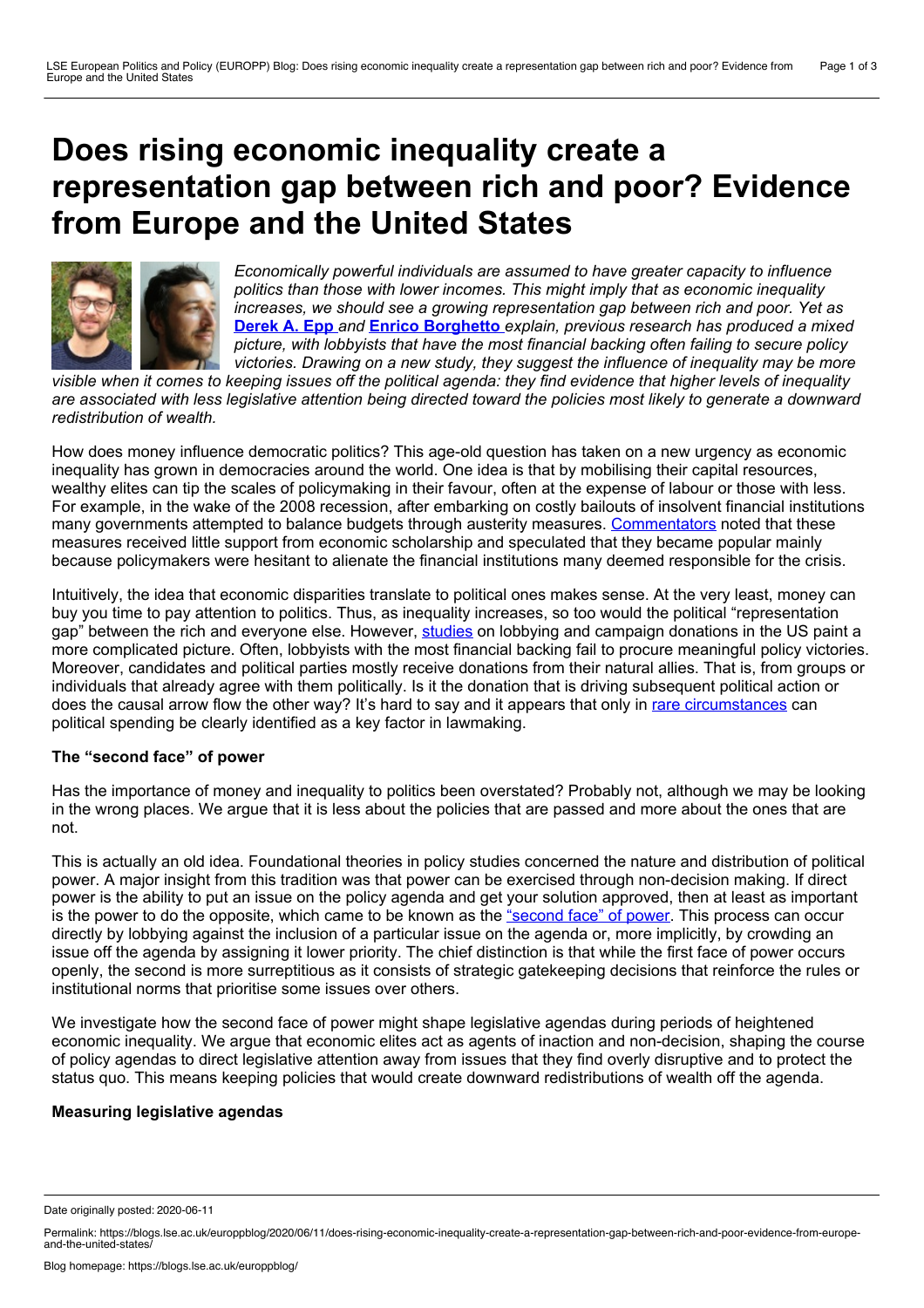To test this hypothesis, we assemble data on the legislative agendas of Denmark, Spain, Portugal, the Netherlands, Belgium, and the United States over variable lengths of time but spanning multiple decades for each country. The source of this data is the *[Comparative](https://www.comparativeagendas.net/) Agendas Project*, which uses a uniform coding system to track the amount of legislative activity surrounding different policy areas over time. Researchers from each country code activities into only one policy category and it is therefore possible to compare trends in political attention to different issues both cross-nationally and over time. We focus on activities deriving from two distinct stages of the agenda: bills introduced for legislative consideration and public laws. We group legislation relating to the affordability of health care, unemployment, social welfare programmes, pension plans, workforce development, labour unions, and public housing together into a "social safety-net" group. Our logic is that these are the policy topics most likely to generate downward redistributions of wealth.

The question then is a simple one: how does legislative attention to redistributive policies relate to economic inequality? Plausibly, inequality could generate more attention to these issues. After all, these are the policies most likely to mitigate inequality and the public appears concerned. A 2014 [survey](https://www.pewresearch.org/fact-tank/2015/01/20/us-economy/) conducted by the Pew Research Center found that 65% of US respondents agreed that the gap between the rich and everyone else had grown, and 69% thought government should do something about it. Meanwhile, Pew's 2014 Global Attitudes [survey](https://www.pewresearch.org/fact-tank/2014/11/08/with-41-of-global-wealth-in-the-hands-of-less-than-1-elites-and-citizens-agree-inequality-is-a-top-priority/) revealed that 60% of Europeans see inequality as a "very big problem" and another 31% see it as a "moderately big problem." We might therefore expect legislative attention to be drawn toward the types of redistributive solutions that would alleviate public concern.

This is not what we find. Figure 1 shows the percentage of total bills introduced in a legislative session on safety net topics juxtaposed with the Gini Index, which is a common measure of economic inequality. Higher values on the Gini Index indicate a greater concentration of income. The correlation is strongly negative, meaning that higher levels of inequality correspond to less legislative attention going to safety-net policies. Figure 1 plots data from all six countries together, but the relationship for each country individually is also negative, so it is not simply an artefact of the aggregation.





#### *Note:* **For more information, see the authors' accompanying paper in the Journal of [European](https://www.tandfonline.com/doi/full/10.1080/13501763.2020.1734060) Public Policy**

Of course, we might anticipate that countries that neglect safety-net policies would experience higher levels of inequality. We find, however, that the relationship shown in Figure 1 is highly robust to time trends, political and economic factors, existing levels of social spending, and different governing structures. Using regression models to control for all these things, we still find that an uptick in inequality predicts a decrease in attention to safety-net policies. This is true for bill proposals and for public laws.

# **Inequality and the policymaking environment**

Date originally posted: 2020-06-11

Permalink: https://blogs.lse.ac.uk/europpblog/2020/06/11/does-rising-economic-inequality-create-a-representation-gap-between-rich-and-poor-evidence-from-europe-<br>and-the-united-states/